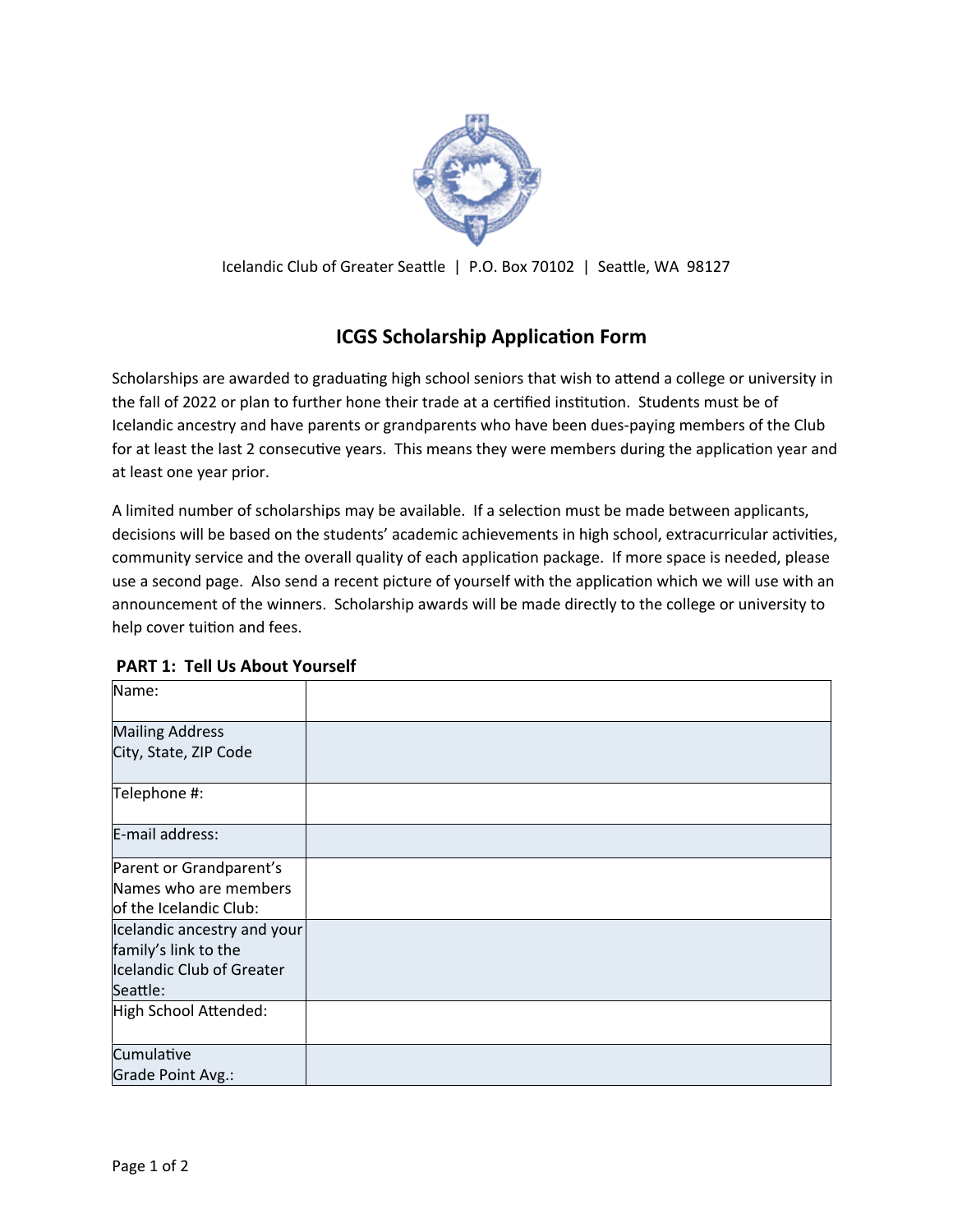| Special Honors or      |  |  |
|------------------------|--|--|
| Academic Achievements: |  |  |
|                        |  |  |
|                        |  |  |

#### **PART 2: Describe Your Accomplishments**

| Extracurricular<br>Activities You Enjoy<br>and Participate In: |  |
|----------------------------------------------------------------|--|
| Community Service You<br>Have Performed:                       |  |
| <b>Work Experience:</b>                                        |  |

### Part 3: Describe Your Future Plans

| Regionally accredited     |  |
|---------------------------|--|
| College/University/       |  |
| Vocational Program        |  |
| You Will Attend:          |  |
| <b>Educational Goals:</b> |  |
| Long-term Career          |  |
| Goals:                    |  |

## Part 4: Signatures and Submitting Your Application